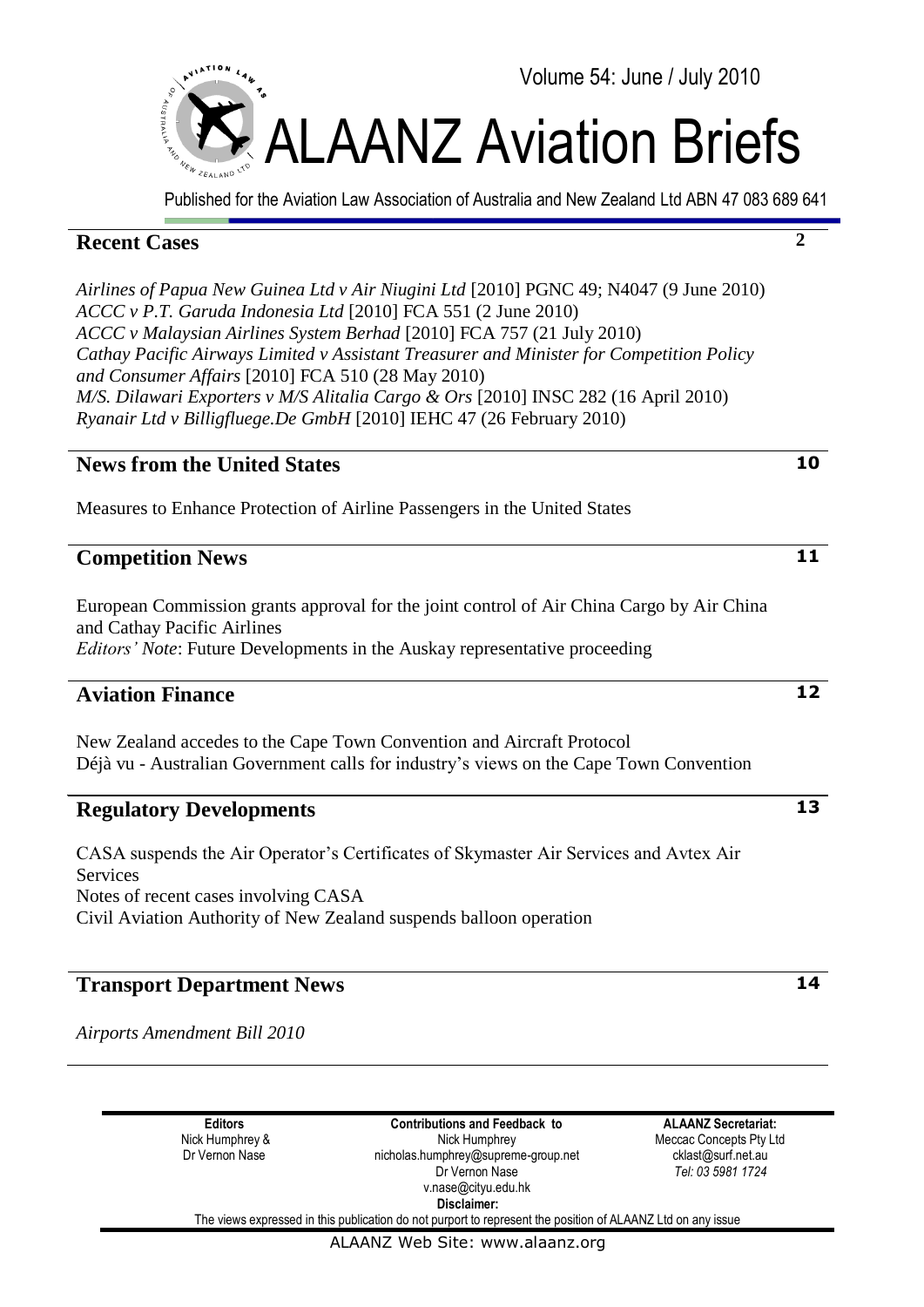## **Recent cases**

#### *Airlines of Papua New Guinea Ltd v Air Niugini Ltd* **[2010] PGNC 49; N4047 (9 June 2010)**

In this matter, Airlines of PNG applied to the National Court of Justice of Papua New Guinea for an interim injunction to restrain Air Niugini from removing it, pursuant to a notice to vacate, from that part of the premises at the Mount Hagen Airport Terminal Building which Airlines of PNG currently uses for its lounge.

Before considering whether there was a serious question to be tried, Air Niugini submitted to the Court that Airlines of PNG had failed in its duty to disclose all material facts to the Court including (at [8]):

- (a) the existence of the Agreement for Lease for the premises that expired in August 2006 and the option to renew therein which was not exercised by Airlines of PNG;
- (b) that Air Niugini had occupied the Airport Terminal, part of which includes the premises, pursuant to a Head Lease from the State for 85 years which commenced in 1991; and
- (c) that Airlines of PNG occupied other premises close to the Air Niugini Terminal at Mount Hagen Airport.

On these matters, Hartshorn J found that

*"The non disclosure of these material facts is not a good reflection on Airlines [of] PNG. I am satisfied that the non disclosure is such that the application of Airlines [of] PNG should be refused*" (at [10]).

Despite this finding, His Honour proceeded to considered whether there was q serious question to be tried. It was the contention of Airlines of PNG that there was a serious question to be tried because: (i) there was a dispute over Air Niugini"s legal title to the premises and this its entitlement to evict Airlines of PNG; (ii) if Air Niugini had title, Airlines of PNG had accepted its offer of a new lease of the premises at an increased rental rate and had paid the increased rent; (iii) Air Niugini"s conduct in seeking to evict Airlines of PNG is in breach of the *Independent Consumer and Competition Commission Act* ("ICCC Act").

In response, Air Nuigini submitted that there was no evidence that Air Niugini's actions were in breach of the ICCC Act, it has a statutory right to occupy the premises, there is no lease agreement to enforce, and it had not been pleaded that the registered Head Lease that Air Niugini has is unenforceable.

The Court agreed with Air Nuigini and found that the evidence presented by Airlines of PNG failed to show that there was a serious question to be tried. His Honour found that, in any event, if Airlines of PNG succeeded at a final hearing, damages would be adequate compensation for any loss suffered.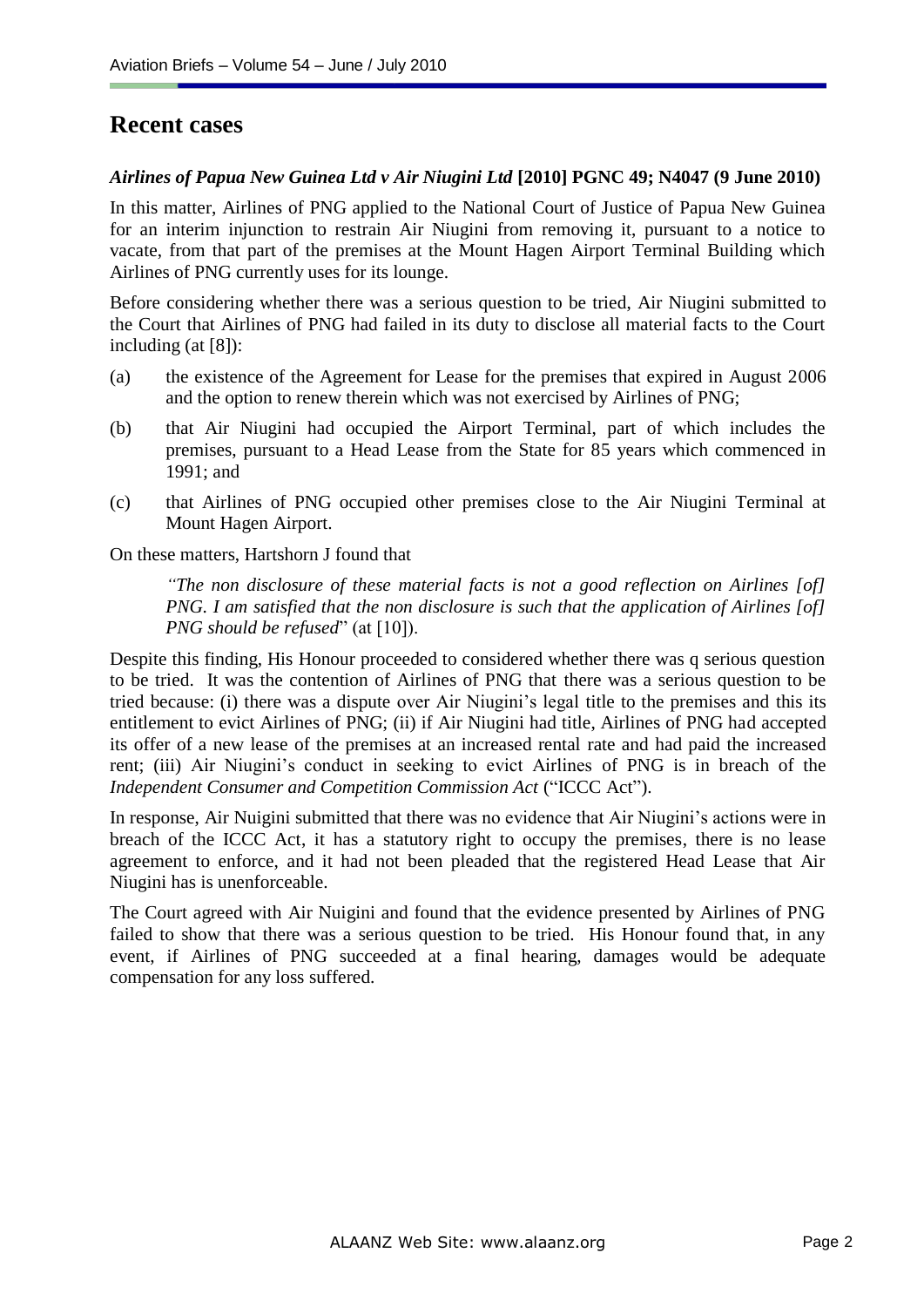### *Australian Competition and Consumer Commission v P.T. Garuda Indonesia Ltd* **[2010] FCA 551 (2 June 2010)**

This case, heard by Jacobson, J, arose out of allegations that PT Garuda Indonesia, and a number of international airlines entered into price fixing arrangements in contravention of the *Trade Practices Act* (TPS) ss  $45(2)(a)(ii)$  and  $45(2)(b)(ii)$ . The ACCC sought relief against Garuda including pecuniary penalties under s 76 of the TPA.

Garuda as a predominantly state owned enterprise (more than 95% State owned) claimed to be an agency or instrumentality of the Republic of Indonesia and to be entitled to the immunity conferred by ss 9 and 22 of the *Foreign States Immunities Act 1985* (Cth) from the jurisdiction of the Court in a proceeding brought against it by the ACCC. Two issues were involved, first, whether or not Garuda was a "separate entity" under s 3(1) of the *Foreign States Immunities Act* 1985 (Cth) (FSI Act), and, second, if it was a separate entity whether the immunity conferred by s 9 of the Act is removed by the exception stated in s 11. That section provides that a foreign State is not immune in a proceeding insofar as the proceeding concerns a "commercial transaction" under s 11 (3) of the FSI Act. Garuda"s counsel argued that the matter did not concern a 'commercial transaction' but rather the alleged price fixing allegations made in contravention of Part IV of the TPA.

In determining these issues the Court turned to the Report of the Australian Law Reform Commission ("ALRC") which led to the adoption of the FSI Act and the FSI Bill"s *Explanatory Memorandum*. The ALRC's note on the definition of a "separate entity" in the draft Bill is as follows:

"*A separate entity of a foreign State is a person or body corporate (not being an Australian national or corporation) acting as an agency or instrumentality of the foreign State. Australian examples might include the Law Reform Commission, CSIRO, OTC, the Export Finance and Insurance Corporation or the Australian Meat and Live-stock Corporation*."

The Court noted that the Report underlined that **"***a court would consider whether the entity is exercising governmental functions on behalf of the foreign state***."**

In that part of its report dealing with commercial transactions (at [90]) the ALRC noted the trend towards foreign States acting in ordinary commercial matters being subject to the jurisdiction in which they are acting and not the recipient of absolute immunity. As a consequence of the ALRC"s recommendations Australia followed the substance of the *State Immunity Act 1978* (UK) definition of "commercial transaction". His Honour noted that this involves an objective enquiry which avoids an enquiring into the State"s motive for entering into the transaction. The note to clause 22 in the Explanatory Memorandum specifically deals with the issue of State immunity to separate entities and provides that:

"*In practice, it is unlikely that claims to immunity by separate entities will succeed, as most entities do not perform in Australia the sort of activities that entitle foreign States to immunity.*"

His Honour was of the view that the language of the definition in s 3(1) and the structure of Part II indicate that an agency or instrumentality of the State is one which is subject to the necessary degree of control and which performs governmental functions. "*In particular, a separate entity does not receive the protection of the special provisions which apply between States*" (at [68]). Therefore a separate entity that is the recipient of immunity is an agency or instrumentality that performs many which performs many of the functions of a department or organ of the foreign State, although organised separately from it ... it is not merely a corporation which is owned or controlled by the State."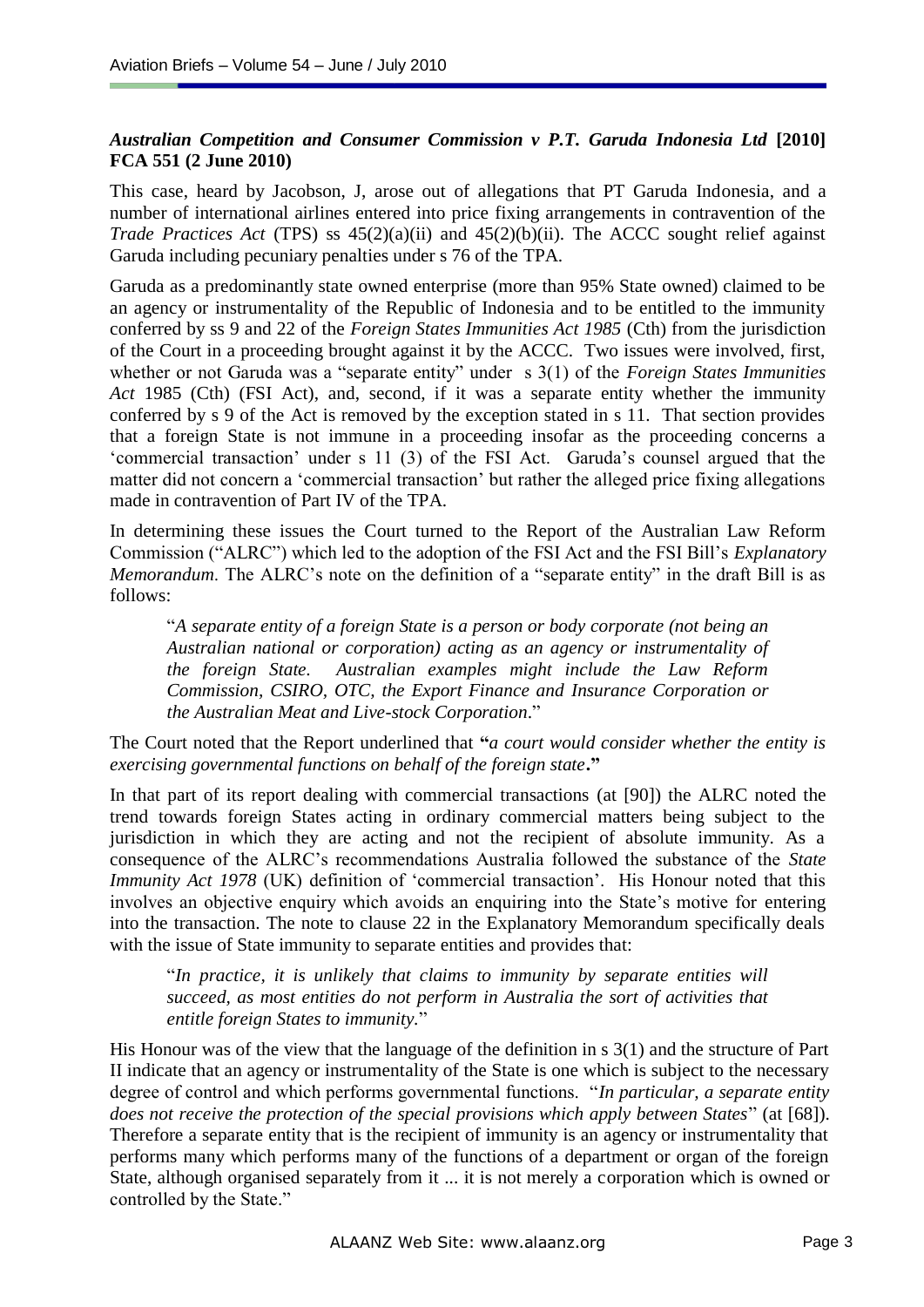The requirement is that the agency or instrumentality serves a "particular government purpose". Jacobson J at [73] reached the conclusion that there was nothing in the structure of Part II of the Act to provide support for the view that the definition of separate entity applied to government owned or controlled corporations. His Honour was also of the view that the concept of an agency of a foreign State was intended to embrace something more than an entity which is subject to State control. The requirements for the immunity to be extended were (i) a sufficient degree of State control and (ii) the performance of governmental functions.

While it was clear the Republic of Indonesia had the power to control Garuda His Honour noted that the evidence in the application was silent as to how the day-to-day management of Garuda is conducted. Therefore, even if ownership and control of the corporation met the statutory test of separate entity, the evidence presented in the application did not satisfy the test.

#### **Was Garuda exercising governmental functions?**

His Honour was not persuaded by the analogies presented by counsel such as the Overseas Telecommunications Commission ("OTC"). The analogy was along the lines that Garuda exercises governmental functions when it transports people and goods around Indonesia and internationally, just as the OTC used to transport electrons and signals outside Australia in the field of telecommunications. In response His Honour did not consider that "*the mere conduct of a commercial airline is sufficient to constitute the performance of functions of a public character*." Second, even if the operation of an airline is capable of amounting to a governmental function, there is no evidence that demonstrates whether any governmental function or task has been entrusted to Garuda.

Given that Garuda was not viewed by the court as a separate entity to which immunity applied it was not necessary for the court to consider further. Nevertheless, the court chose to consider the issue at some depth exploring relevant jurisprudence ultimately concluding that the proceeding did not concern a commercial transaction within the meaning of s 11 of the Act. Consequently, Garuda"s motion was dismissed with costs.

On 9 June 2010, Garuda filed a Notice of Motion for Leave to Appeal Jacobson J"s decision.

### *Australian Competition and Consumer Commission v Malaysian Airline System Berhad* **[2010] FCA 757 (21 July 2010)**

Less than 3 weeks after delivering his judgement in the *Garuda* case, on 23 and 24 June 2010, Jacobson J was again presiding over a motion by an airline, on this occasion Malaysian Airlines Systems Berhad ("MAS") and Malaysia Airlines Cargo SDN BHD ("MAC"), to set aside the proceeding by the ACCC on the basis that they claimed to be agencies or instrumentalities of the Government of Malaysia, and, as such, are immune from the jurisdiction of the Court under the *Foreign States Immunities Act 1985*.

In this case, the parties agreed that Jacobson J could determine this matter upon the basis of the principles as applied in *Garuda* whilst reserving their right to appeal if some of the principles applied in *Garuda* were incorrect.

The Court first considered the ownership structure of MAS and MAC. At the time proceeding was commenced (April 2010), the Malaysian Government did not own directly any shares in MAS but rather its shareholding was indirect and was held through three Government Linked Investment Companies: Khazanah Nasional Berhad, Penerbangan Malaysia Berhad and Employees Provident Fund Board. Also, Articles 4 and 5 of the Articles of Association of MAS provided for the creation of one Special Share to be held by Ministry of Finance or a Minister or representative of the Government of Malaysia which would carry the right to appoint or nominate three Government Appointed Directors and to appoint one of them as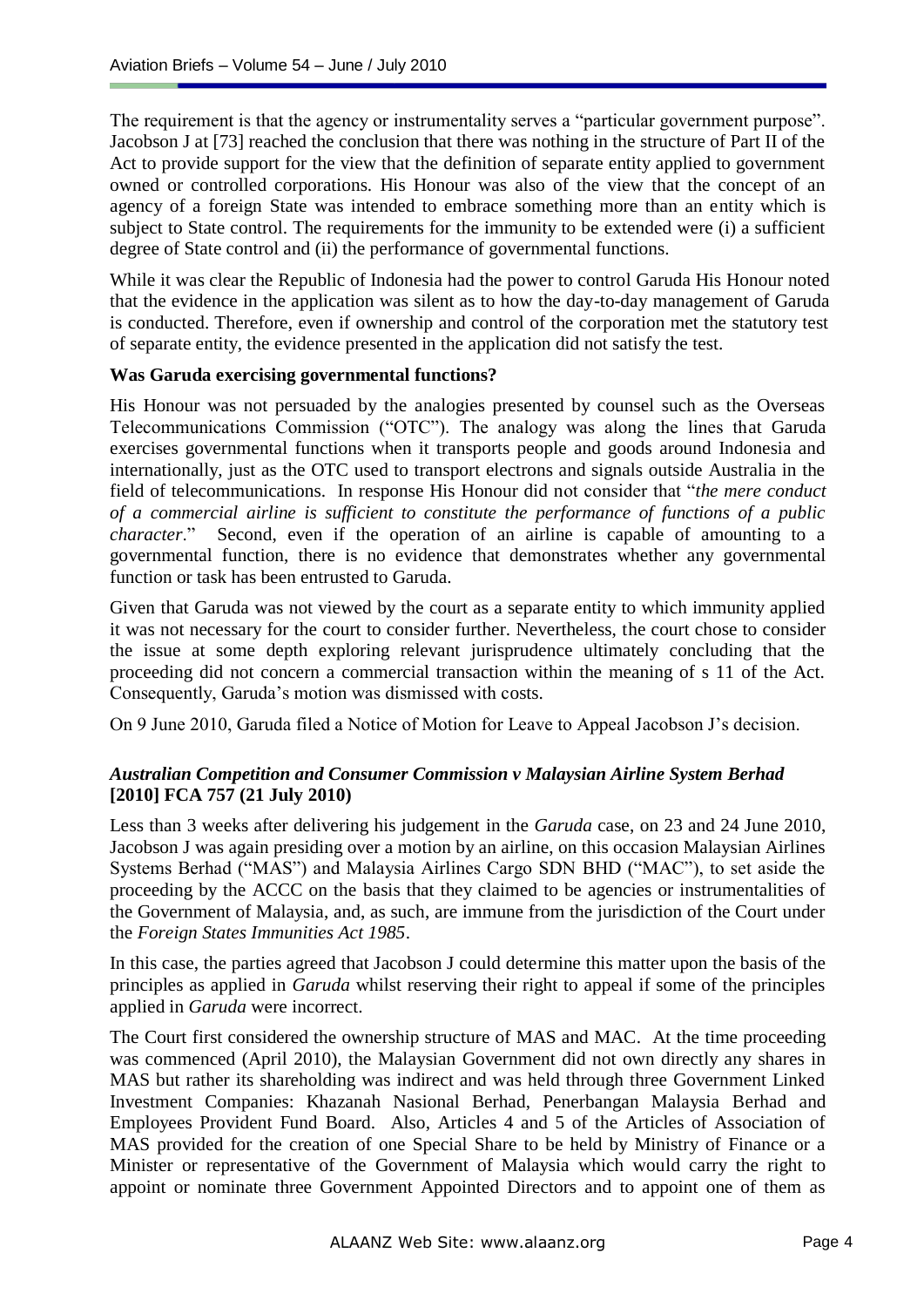Chairman. This only constituted a minority number of shareholders in MAS. The Special Shareholder was entitled to receive notice of, and to attend and speak at general meetings, but the Special Share carries no right to vote at general meetings of MAS and MAS is precluded from undertaking certain activities without the permission of the Special Shareholder, including disposal of shares or any significant corporate restructure or merger.

As to MAC, it was a wholly owned subsidiary of MAS and for all intensive purposes any finding against MAS would also apply against MAC.

Jacobson J found that the necessary degree of control ("the control test" as applied in *Garuda*) did not exist in respect of MAS at the relevant times because:

- i. the Government's power of control over MAS as a shareholder through its ability to exercise control at a general meeting was not sufficient to satisfy the test;
- ii. the Special Share did give the Ministry of Finance a position of influence in the dayto-day control and management of the business of MAS;
- iii. there was no evidence to suggest that the Government controls the composition of the Board or that it is accustomed to act in accordance with the Government"s directions:
- iv. the evidence showed that the Government Linked Investment Companies which owned the shares in MAS had influence but not necessarily control over MAS;
- v. MAS"s tax free status did not of itself give rise to an inference of Government control;
- vi. there was no evidence from any State officials of the exertion of actual control; and
- vii. the Government"s involvement in certain MAS decision, for example, the maintenance of flights to New York and Los Angeles, was not indicative of Government control.

Jacobson J also considered the government function test, that is, whether the Government of Malaysia had extended its reach to the conduct of the business of MAS so as to constitute the performance by MAS of governmental functions. On this matter, Jacobson J found that "*that there is nothing in the factual material to distinguish the case from Garuda in a relevant way"*  (at [171]) and that "*MAS's wide ranging airline business, pursued for commercial gain, is quite different from the governmental functions identified in* [*Mellenger v New Brunswick Development Corporation* [1971] 1 WLR 604]" (at [174]).

MAC, as a wholly owned subsidiary of MAS also failed the control test and government function test.

On 28 July 2010, MAS and MAC filed a Notice of Motion for Leave to Appeal Jacobson J"s decision.

### **Other related proceedings:**

*Katayama v Japan Airlines Corporation* [2010] FCA 794 (30 June 2010)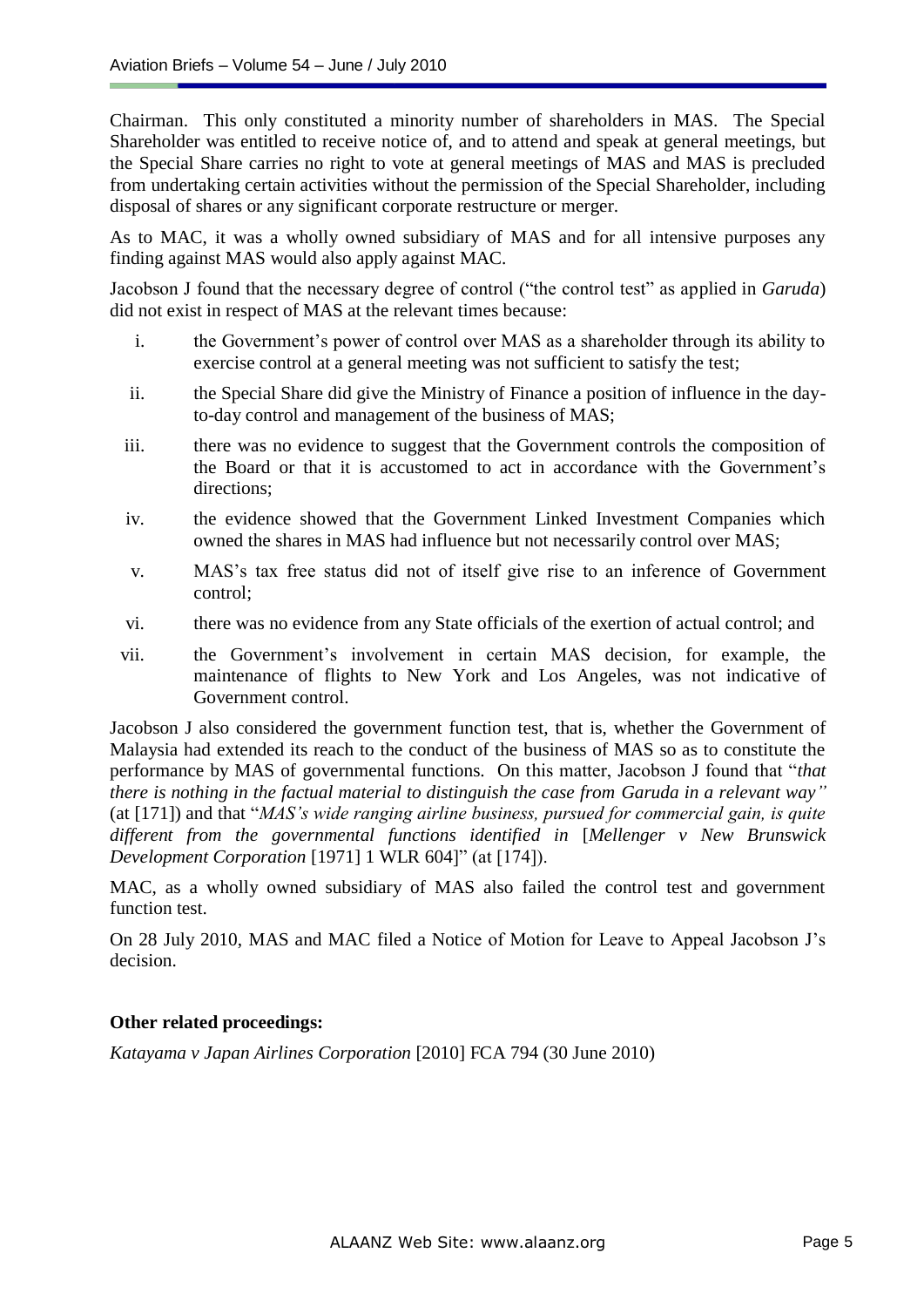### *Cathay Pacific Airways Limited v Assistant Treasurer and Minister for Competition Policy and Consumer Affairs* **[2010] FCA 510 (28 May 2010)**

In January 2007 Auskay International Manufacturing & Trade Pty Ltd ("Auskay") filed proceedings in the Federal Court of Australia in which it sought relief pursuant to the *Administrative Decisions (Judicial Review) Act 1977* (Cth) (the "ADJR Act"), the *Judiciary Act 1903* (Cth) and the *Trade Practices Act 1974* (Cth) ("TPA") against nine international airlines, including Cathay Pacific Airways Limited. The proceedings were filed as a class action pursuant to the provisions of the *Federal Court of Australia Act 1976* (Cth).

The class action group members were Australian residents who during the period 1 January 2000 to 11 January 2007 paid more than \$20,000 for the carriage of goods to or from Australia by air.

Auskay claimed that it and the group members suffered loss and damage by reason of the conduct of the airlines alleging that they made, and gave effect to, certain price fixing arrangements in and outside Australia in contravention of s 45(2) of the Act. Relief was claimed pursuant to section 82 of the TPA.

This particular case arose from a challenge by Cathay Pacific to the approval of the Minister for Competition Policy and Consumer Affairs required under Section 5 of the *Administrative Decisions (Judicial Review) Act 1977* (Cth) for the above litigation to proceed. Cathay Pacific challenged the decisions of the Minister relying upon s 5 of the ADJR Act, s 39B (1A) of the *Judiciary Act 1903* (Cth) and s 163A of the Act. In substance Cathay Pacific contended that the decisions were not authorised by s 5 of the TPA and fell within a number of the provisions in s 5(1) of the ADJR Act.

Cathay Pacific"s challenges to the decisions of the Minister fell into five categories:

- (a) Auskay"s application to the Minister seeking his consent failed to specify the "conduct outside Australia" it alleged Cathay Pacific engaged in, as required by s 5 of the Act with the result that the decisions made by the Minister fell outside the scope of the power conferred upon him by s 5 of the Act;
- (b) the Minister incorrectly applied the criterion or condition contained in  $s \, 5(5)(a)$  of the Act, namely his consideration whether the law of the country in which the conduct concerned was engaged in required or specifically authorised the engaging in of the conduct;
- (c) the Minister incorrectly applied the criterion or condition contained in  $s\ 5(5)(b)$  of the Act, namely his consideration whether it was in the national interest that his consent be given;
- (d) the Minister had regard to an irrelevant consideration, namely he took into account a request for ministerial consent that had been made and granted in *Bray v F Hoffmann-La Roche* (2002) 118 FCR 1, a proceeding concerning an alleged vitamins cartel, the context, process and terms of which had no connection with the consent sought by Auskay;
- (e) the Minister was not permitted by  $s$  5(4) of the Act to grant ministerial consent pursuant to that subsection.

Justice Goldberg identified Cathay Pacific"s main argument as being that because Auskay"s application to the Minister failed to identify precisely the "conduct outside Australia" in respect of which it sought ministerial consent for Pt IV of the TPA to operate externally, the Minister had no power to give the consent. Cathay argued that the Minister's failure to consider Auskay"s application on the basis of specified conduct in specified places outside Australia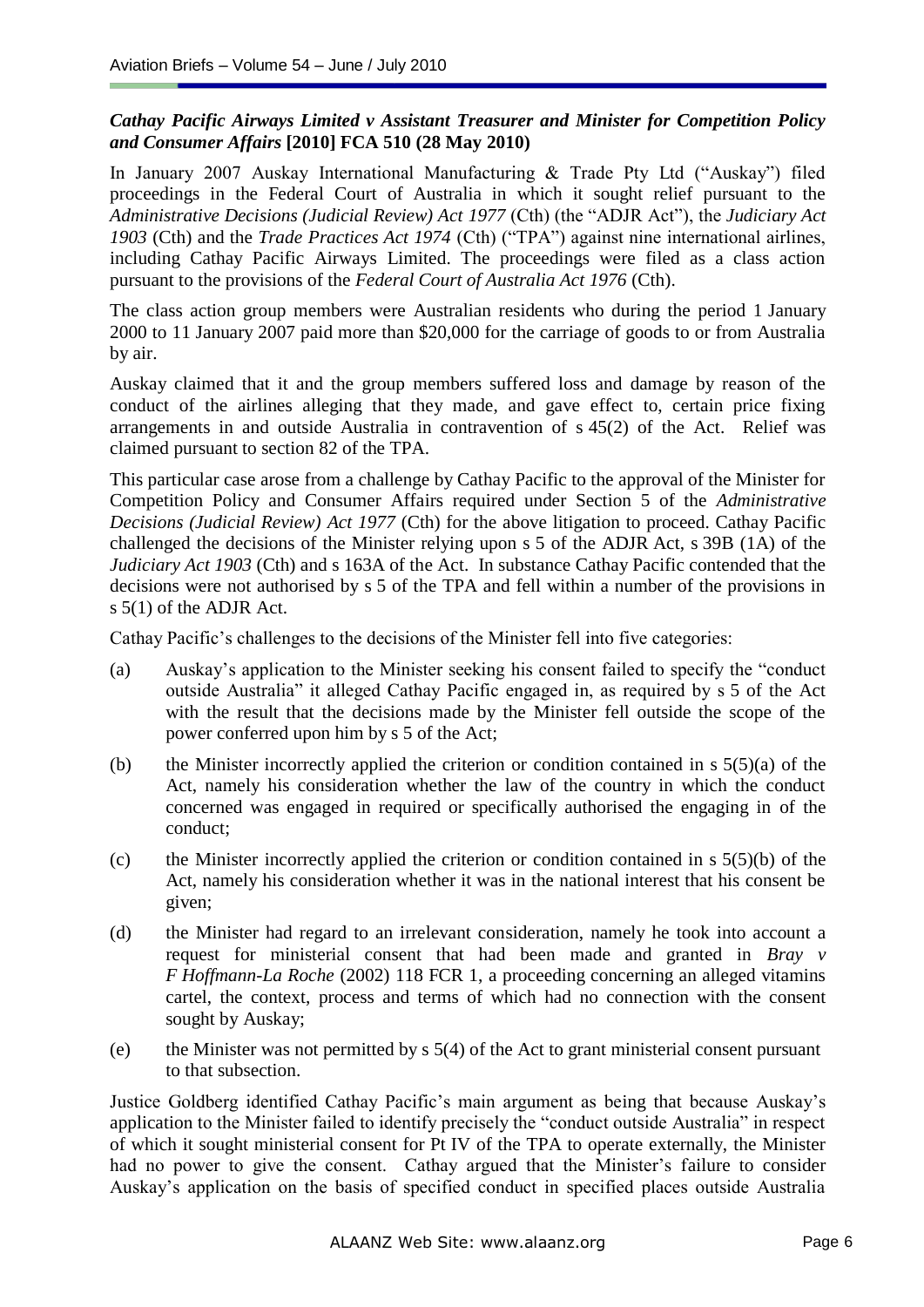constituted a jurisdictional error rendering that the decisions made invalid. However, Goldberg, J, was not persuaded by this argument and maintained that the submissions made by Auskay and the airlines enabled the Minister to understand that the alleged conduct occurred in Japan, Singapore and Hong Kong.

His Honour determined that, in any event, it was not for the Minister to determine whether there was sufficient material before him justifying the conclusion that the arrangements and meetings in question occurred in one or more of the countries. His Honour observed at paragraph 58 that "it was sufficient for his purposes, that he was able to identify the nature of the conduct, that is the arrangements, and the countries outside Australia in respect of which it was alleged that the relevant conduct had occurred."

#### **Section 5(5)(a) Arguments**

Section 5(5)(a) provides a potential justification for the airline in respect of the offending conduct if the conduct engaged in is specifically authorised by the law of the country in which it occurred. Cathay argued that the Minister in making his decision had not given proper consideration raised by the Hong Kong Civil Aviation Department (CAD) in the letter sent to him. Goldberg J did not agree and stated that it was apparent in the statement of reasons provided by the Minister that he had given "proper consideration" to the issues raised by the Hong Kong CAD. "In short," His Honour observed at paragraph 61 of the judgment, "the Hong Kong CAD did not approve of, require or specifically authorise the Global Cartel Arrangement alleged."

Cathay also alleged an error on the part of the Minister in interpreting and applying section 5(5)(b) of the TPA, namely, whether or not it was in the national interest that the consent to prosecute be given. Again Cathay was unsuccessful in arguing a failure to heed the views of the Hong Kong regulatory authority in relation to conduct in Hong Kong.

"*The Minister did not disregard that request; the Minister took the Hong Kong CAD's process and approval system into account and did not act inconsistently with it*."

On the fourth point (d) [above] His Honour declared that he was "not satisfied that the Minister particularly or specifically took into account the issues raised in *Vitamins Cartel* case in reaching his decisions."

On the final point argued, that there had been an error by the Minister in breach of section 5(4) of the TPA, Cathay had asserted that:

- 1. the Minister cannot give his consent under s 5(4) in relation to an extant proceeding;
- 2. Auskay had not informed the Minister that it was proposing to bring any new proceeding or make any new applications for relief under s 87 of the Act; and
- 3. in the proceeding Auskay had expressly confined the proceeding to conduct in Australia insofar as it sought relief under s 87 of the Act.

In rejecting Cathay"s contentions Goldberg, J, opined that a consequence of accepting Cathay"s arguments would be that that "a consent by the Minister can never be given in accordance with s 5(4) of the Act." In ruling that there had been no jurisdictional error or any improper exercise of power, Goldberg, J rejected all submissions by Cathay that the Minister had erred in granting consents to Auskay pursuant to s 5 of the TPA.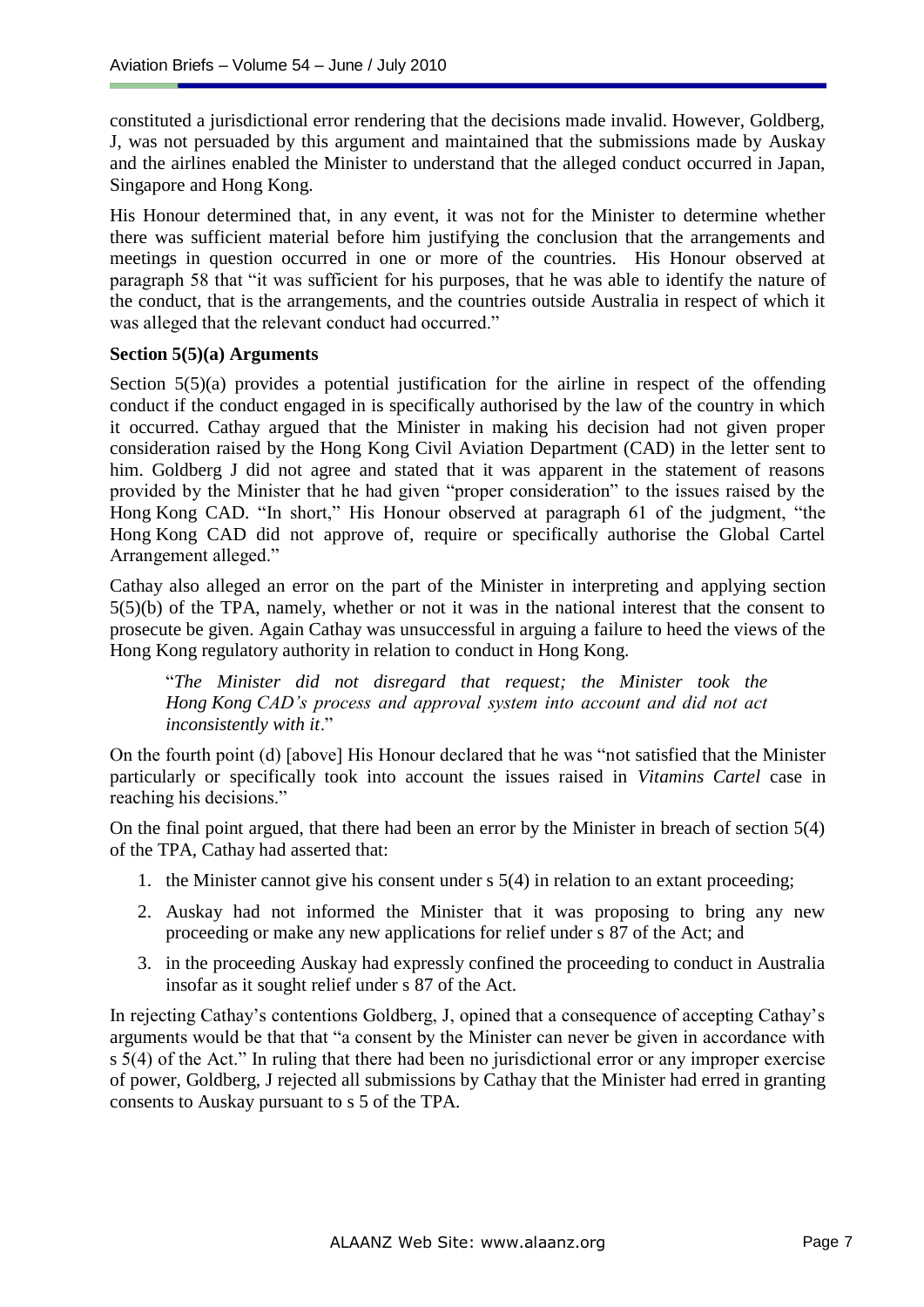#### *Ryanair Ltd v Billigfluege.De GmbH* **[2010] IEHC 47 (26 February 2010)**

The case of Ryanair Ltd v Billigfluege.De GmbH was recently heard before Mr Justice Michael Hanna in the High Court of Ireland. The broader dispute related to the defendants' provision of a website which offered a price comparison service allowing users to compare prices for flights. It was argued that this breached the plaintiff"s website Terms of Use, trademark, copyright and database rights in that it takes information from the plaintiff's site, an activity known as screenscraping, and provides that information to others for a fee.

The narrow issue related to the defendants' motion to dismiss on jurisdictional grounds pursuant to Article 2 of the Brussels Regulation (EC Reg. 44/2001) on Jurisdiction and the Recognition and Enforcement of Judgments in Civil and Commercial Matters, as transposed into Irish law by the EC Regulation No. 52 of 2002. The defendants argued that under the regulations they should be sued in their own domicile, Germany. At issue in the eyes of the court was the interpretation of Article 23 of the Brussels Regulation which permits agreement between the parties that the court of a particular Member state should have exclusive jurisdiction for matters in connection with the particular legal relationship.

In reaching his decision Mr Justice Hanna had recourse to the case law of the European Court of Justice and US jurisprudence including *Decker v Circus Circus Hotel* 49 F. supp. 2. D 743 and *Caspi v Microsoft Corporation* 323 N.J. super. 118, 732 A. 2d 528.

Ryanair argued that in carrying out the screen-scraping activity the defendants were making use of the website for their own commercial advantage and therefore assented to the terms of its use. In resolving the issue of the validity of the plaintiff"s Terms of Use, the Court turned to traditional contract law principles. Although the defendants argued that there had been no consideration His Honour found that the provision of information as to flights and prices by Ryanair on the site did amount to "*a sufficient act of consideration for the purposes of making the contract legally binding*."

On the jurisdictional issue His Honour also ruled that the exclusive jurisdictional clause was binding on the basis of the defendants' use of the website to make a profit. His Honour concluded that "*if you use the site, you agree not to breach its terms and if you do so, the exclusive jurisdiction clause set out in the Terms of Use make it clear that Ireland is the appropriate jurisdiction for the purposes of litigating any disputes that may arise as a result*."

#### *M/S. Dilawari Exporters v M/S Alitalia Cargo & Ors* **[2010] INSC 282 (16 April 2010)**

This case, heard by Jain J in the Supreme Court of India, related to the appellants exports of readymade garments and handicrafts. The dispute concerned their export of a consignment of Ladies and Gents Dhotis to be shipped under an airway bill issued by Fourway Movers P. Ltd to a consignee located in New York. Simultaneously a Master Air Waybill on a numbered proforma printed by Alitalia was prepared. This listed Fourway Movers (the third respondent) as the consignor and had the same consignee as the other waybill issued by Fourway Movers. Both Airway Bills had the others numbers recorded on them.

As the consignment failed to reach the consignee in New York by the required date they cancelled the order and claimed damages from the appellant.

The appeal arose out of the finding that there was no privity of contract between the plaintiff and defendant, here the appellant and the respondent, and hence the initial arguing of the case was unsuccessful. Counsel for the appellant argued that it was clear from the evidence that both air waybills were prepared contemporaneously and that Fourway Movers, despite being nominated as the consignor in the Master Waybill for the Al Italia flights were acting as agents for the appellants, Dilwari Exporters. Counsel for the respondent had also submitted that under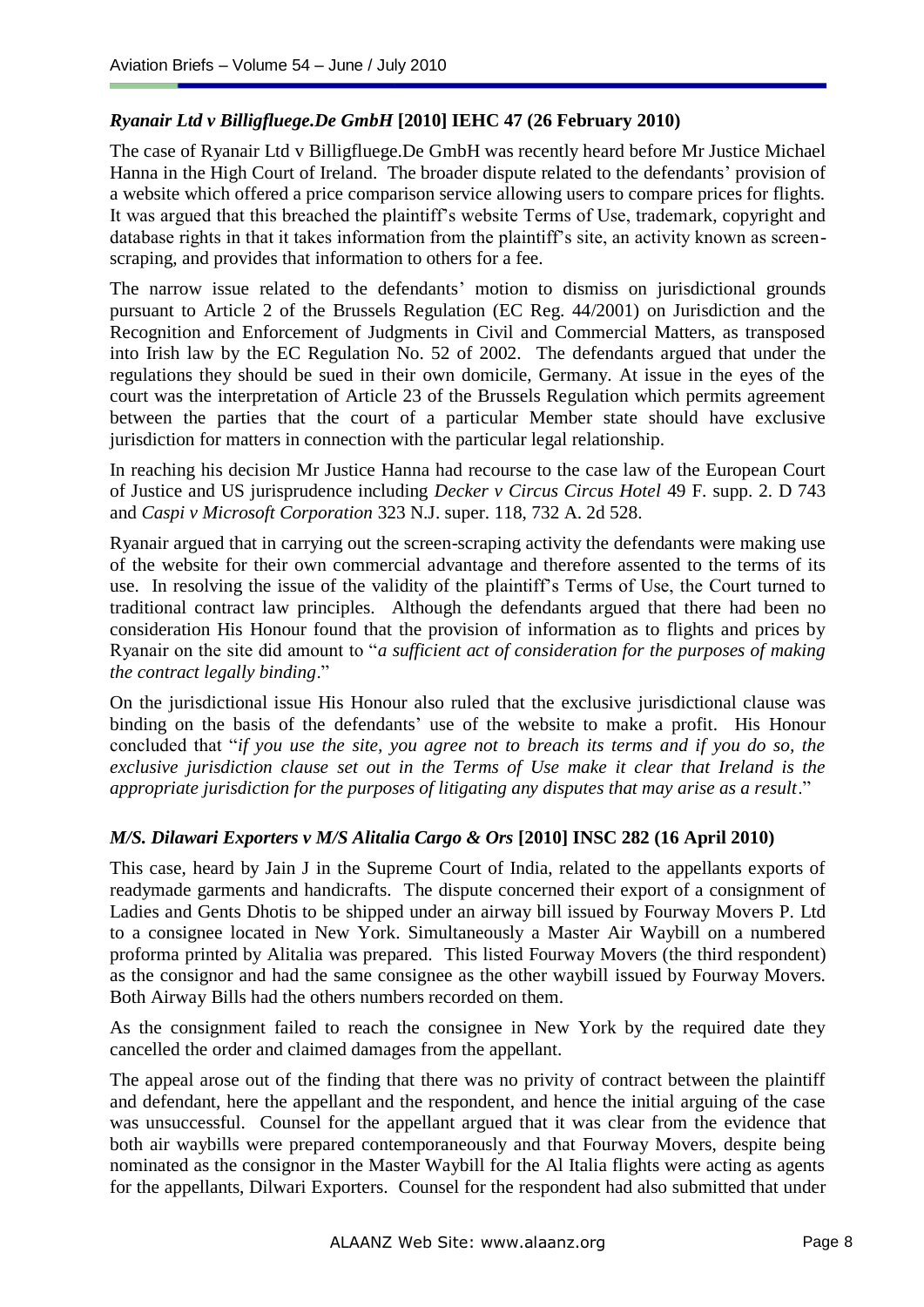Part III of Chapter II of the Second Schedule to the *Carriage by Air Act*, the consignor bears the obligation to make out the Air Waybill and hand it over to the carrier. It is the responsibility of the consignor to see that all the particulars and details of the cargo inserted in the Air Waybill are correct. This provision mirrors Article 10 of the Warsaw and Montreal Conventions.

Justice Jain declared that the critical question was whether on the evidence Fourway Movers could be said to possess an express or implied authority to act on behalf of the first respondent, Al Italia: "*If respondent No.3 had such an authority, then obviously respondent No.1 was bound by the commitment respondent No.3 had made to the appellant*."

Jain J was of the opinion that the third respondent had an express authority to receive the cargo for and on behalf of the first Respondent, Al Italia. This was manifest from the Master Air Waybill which was issued and signed by the third respondent on the Air Waybill printed by the first respondent.

Despite acknowledging that no privity existed the Court allowed the appeal as on the above basis and because Fourway Movers "*was, in fact, acting in dual capacity - one as a Shipper on behalf of the appellant and the other as an agent of respondent No.1.*" As a consequence of this finding Al Italia were "*bound by the acts of their agent, viz. respondent No.3, with all its results*."

# **News from the United States**

#### **Measures to enhance the protection of airline passengers in the United States**

On 2 June 2010, the United States Department of Transport announced a further expansion of consumer protection measure for air travelers. The new measures build upon the Department of Transport's rule "*Enhancing Airline Passenger Protections*" of 30 December 2009 which banned carriers from subjecting passengers to long tarmac delays and other practices deemed deceptive.

Features of the new measures include:

- increasing compensation for passengers involuntarily bumped from flights as follows:
	- o increase from the current level of \$400 to \$600 in circumstances where the carrier arranges substitute transportation scheduled to arrive at the passenger"s destination one to two hours after the passenger"s original scheduled arrival for domestic flights, or one to four hours for international flight; and
	- o increase from the current level of \$800 to \$1,300 if the substitute transportation is scheduled to arrive more than two hours later for domestic flights, or more than four hours later for international flights;
- allowing passengers to make and cancel reservations within 24 hours without penalty;
- require full and prominently displayed disclosure of baggage fees as well as refunds and expense reimbursement when bags are not delivered on time;
- requiring fair price advertising;
- prohibiting price increases after a ticket is purchased;
- mandating timely notice of flight status changes;
- reporting of tarmac delay data to the Department of Transport from all U.S. and foreign airlines operating aircraft of 30 or more seats on flights to and from the United States and charter flights.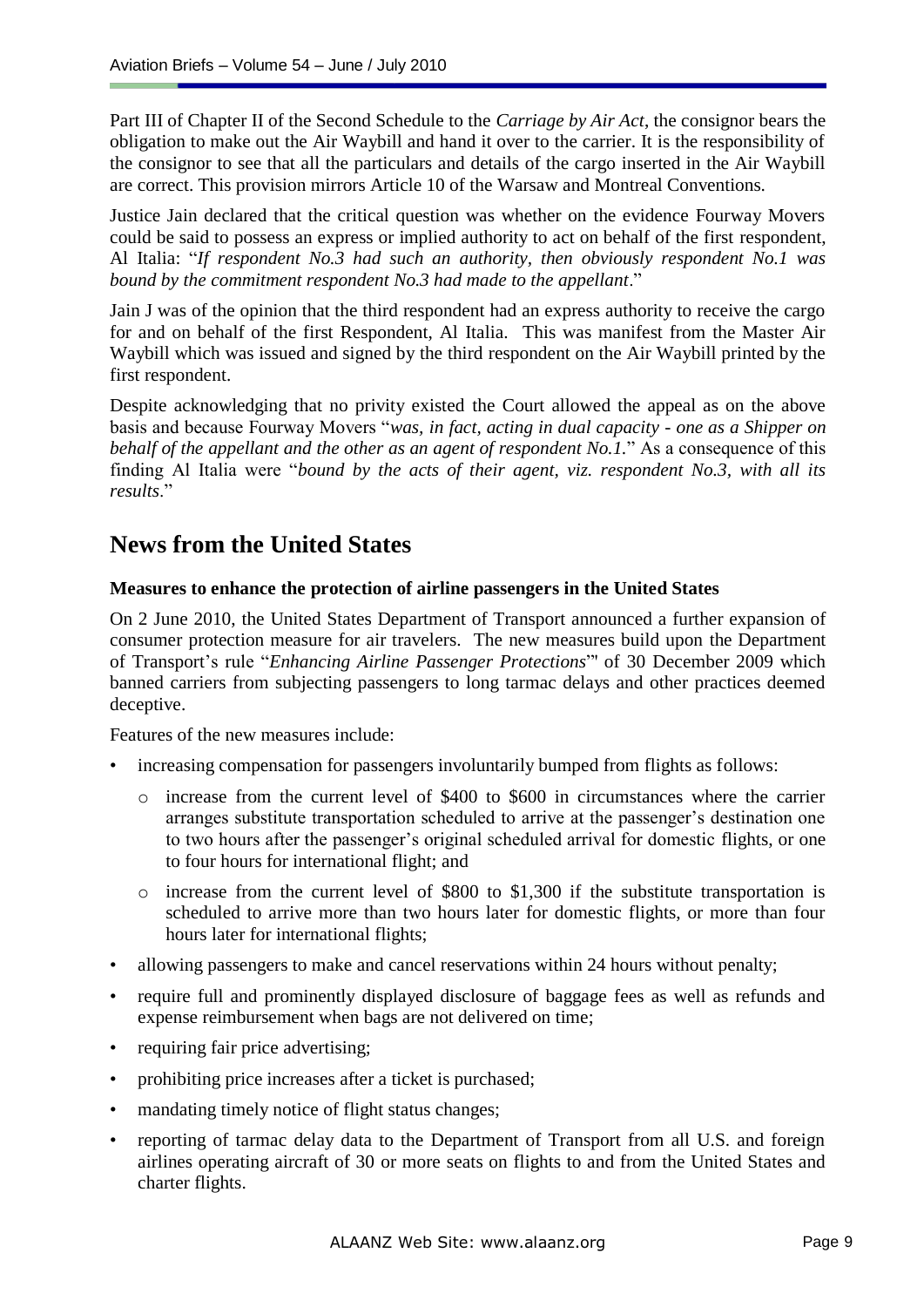The Department of Transport outlined that the new rule is extended to increase the scope of the consumer protection of airline passengers: "*the rule published last December, which adopted a three-hour limit for airline tarmac delays for domestic flights, also required U.S. carriers to adopt contingency plans for lengthy tarmac delays at large-hub and medium-hub airports and to publish those plans on their websites. Today's proposed rule would expand the requirement for having contingency plans to include foreign airlines' operations at U.S. airports and would require carriers to adopt contingency plans for small- and non-hub airports*."

# **Competition news**

#### **European Commission grants approval for the joint control of Air China Cargo by Air China and Cathay Pacific Airlines**

A transaction in which the Hong Kong based International Airline Cathay Pacific has acquired a stake in Air China Cargo, which is a wholly-owned subsidiary of Air China, has received recent scrutiny and, ultimately, approval by the European Commission.

Air China is an international airline that is active mainly on the Chinese domestic air transport market. Air China Cargo is a wholly owned subsidiary of Air China. Part of the motivation for the venture was to facilitate the two airlines competing better with China Eastern Airlines who have around half of the Shanghai market after its merger with Shanghai Air.

The referral to the European Commission was pursuant to their competition policy, in particular Article 4 of Council Regulation (EC) No. 139/2004 by which the undertakings of Cathay Pacific and Air China fell under the scope of Article 3(1)(b) of the Merger Regulations.

While the acquisition has resulted in a situation where the two companies will have joint control in the Air China Cargo, the EU Commission concluded that the acquisition would not significantly impede effective competition in the European Economic Area or any substantial part of it.

It is understood that completion of the transaction will see Air China holding 51% control with Cathay Pacific acquiring 25% equity interest. They will also fund an off-shore trust, in the form of a loan, to hold the other 24%.

#### *Editors' note:* **Future development in the Auskay representative proceeding**

It may be recalled that on 11 December 2009, Tracey J struck out Auskay"s fourth amended statement of claim on the basis of a range of deficiencies which were "*so fundamental that it is not possible selectively to strike out parts of the document leaving a coherent pleading*." (see *Auskay International Manufacturing & Trade Pty Ltd v Qantas Airways Limited* (No 5) [2009] FCA 1464). In particular, Tracey J found that Auskay failed to plead material particulars necessary to identify the relevant markets in which the alleged anti-competitive conduct occurred.

Auskay subsequently appealed Tracey J"s decision to the Full Court of the Federal Court of Australia. The appeal was heard before Moore; Jessup and Dodds-Streeton JJs and judgment is scheduled to be delivered on **12 August 2010**.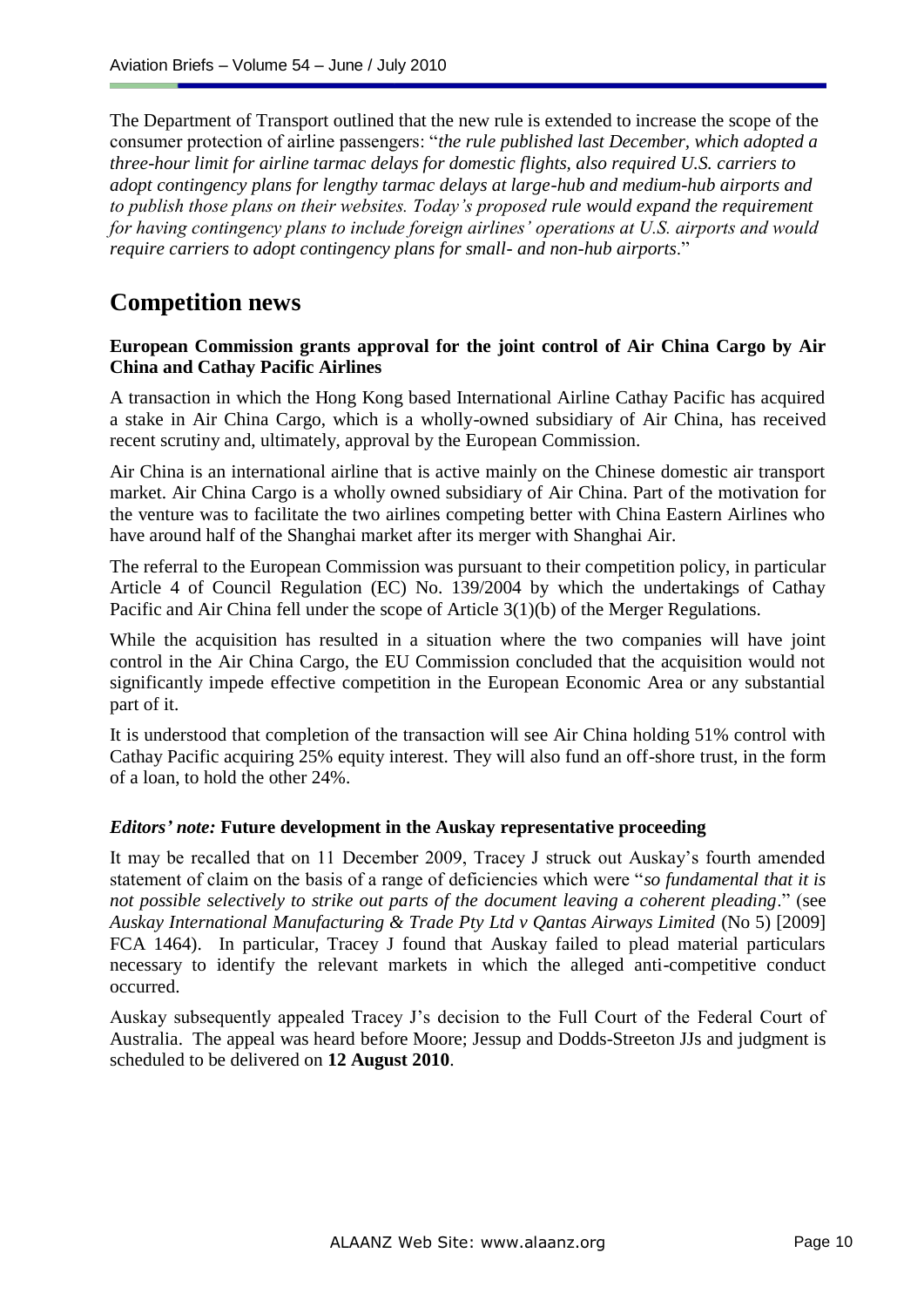# **Aviation Finance**

#### **New Zealand accedes to the Cape Town Convention and Aircraft Protocol**

ON 23 June 2010, the New Zealand Parliament passed the *Civil Aviation (Cape Town Convention and Other Matters) Amendment Bill* which will give effect to New Zealand"s accession to the *Convention on International Interests in Mobile Equipment* (Cape Town Convention 2001) and *Protocol to the Convention on International Interests in Mobile Equipment on Matters specific to Aircraft Equipment* (the Aircraft Protocol). On 20 July 2010, the New Zealand Government subsequently filed the instruments of accession with the International Institute for the Unification of Private Law (UNIODOIT). The Cape Town Convention and the Aircraft Protocol shall come into force in New Zealand on 1 November 2010, being the first day of the month following the expiration of three months after the date of the deposit of the instruments of accession.

#### **Déjà vu – the Australian Government calls for public submissions on Australia's accession to the Cape Town Convention**

On 25 May 2010, the Australian Department of Infrastructure, Transport, Regional Development and Local Government wrote to industry inviting submissions on whether Australia should accede to the Cape Town Convention and Aircraft Protocol. This repeats the invitation for submissions made in the "*Cape Town Convention 2001 - Consultation Paper*" which was released by the Department in February 2008. To the best of the editors' knowledge, the Department never publicly reported the results of the initial public consultation.

Relevantly, in Volume 54 of *Aviation Briefs*, the editors reported on the release of the Exposure Draft and Commentary to the Personal Property Security Regulations. In the Exposure Draft it was noted that the Australian Government was considering whether to accede to the Cape Town Convention and that adopting the same definition for "aircraft engine", "airframe", and 'helicopter' would assist in any transition to the Cape Town Convention rules. Curiously, in somewhat contradictory terms, the Department"s letter of 25 May states that "*a key consideration for Government is to ensure that the interaction between any Cape Town system and the Personal Property Securities reforms does not create burdensome or duplicated regulatory requires for industry*."

The lack of progress made towards Australia's accession to the Cape Town system is reminiscent of the bewildering path taken in Australia"s accession to the Montreal Convention 1999. It may be recalled that in respect of the Montreal Convention 1999, over a period of almost 10 year, the Department of Transport and Regional Services (as it was then known) issued several consultation papers and on each occasions received numerous public submissions. When the Montreal Convention 1999 came into force in Australia on 24 January 2009, it became the  $88<sup>th</sup>$  state party to the Convention.

Whilst the Cape Town Convention and Montreal Convention cover distinct issues, the Australian Government"s treatment of these international aviation legal instruments has been plagued by similar bureaucratic impediment and lack of "legislative priority". Currently in the Asia Pacific region the following countries are parties to the Cape Town Convention and Aircraft Protocol: Bangladesh, China, India, Indonesia, Malaysia, New Zealand and Singapore. Based on the past experience, it remains unlikely that Australia will join this list in the near future.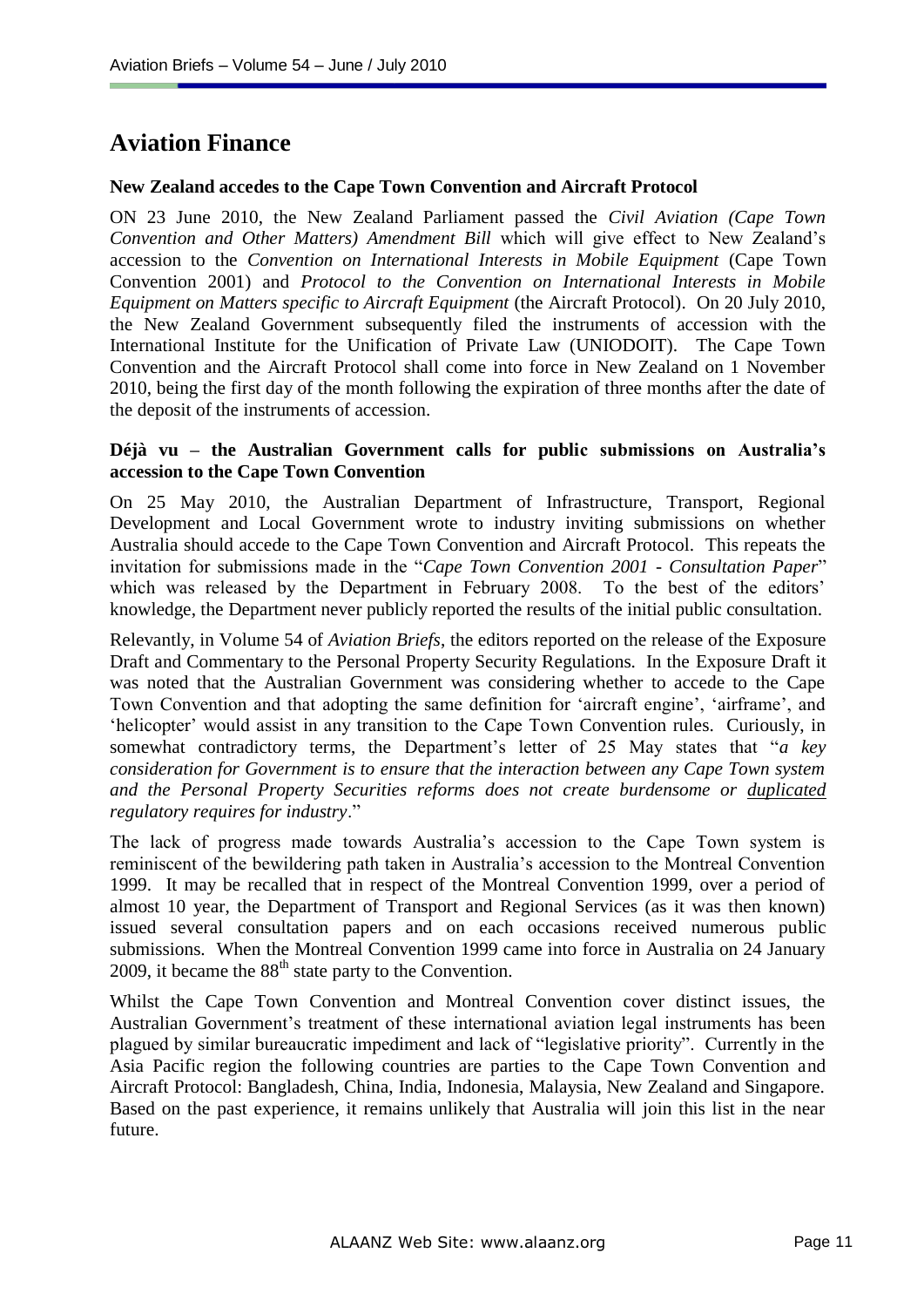# **Regulatory Developments**

#### **CASA suspends the Air Operator's Certificates of Skymaster Air Services and Avtex Air Services**

On 24 July 2010, pursuant to section 30DC of the *Civil Aviation Act 1988*, CASA suspended the air operator's certificates of two Sydney-based charter operators which share the same ownership, Skymaster Air Services and Avtex Air Services.

In the press release issued by CASA, it stated that until it completes further safety investigations allowing these airlines to continue to operate while CASA completes further safety investigations poses a serious and imminent risk to air safety.

Section 30DC of the *Civil Aviation Act 1988* relevantly provides the basis of immediate suspension of an air operator's certificate if CASA has reason to believe that the AOC holder has engaged in, is engaging in, or is likely to engage in, conduct that constitute constitutes, contributes to or results in a serious and imminent risk to air.

According to CASA, Skymaster aircraft have been involved in three serious accidents and a number of incidents in the last three months, including the accident of 15 June 2010, in which an aircraft operated by Skymaster crashed at Canley Vale in Sydney, in which the pilot and a flight nurse were killed.

CASA stated that its decision to suspend Skymaster Air Services and Avtex Air Services is also based on issues relating to the safety culture of the operations, aircraft maintenance control and pilot training.

On 23 July 2010, CASA applied for certain relief against Skymaster and Avtex pursuant to 30DE of the *Civil Aviation Act* 1988 for an order to continue the suspensions. Initially Moore J ordered that each operator be prohibited from engaging in any of the activities which would otherwise be authorised by their air operator"s certificate to 5pm, 4 August 2010.

According to CASA, the suspension of Skymaster's and Avtex's air operator's certificates will continue until at least 11 August 2010. The suspension will on that date unless CASA issues the operators a show cause notice asking why their certificates should not be varied, suspended or cancelled.

#### **Notes of other recent cases involving CASA**

*Vasta and Anor and Civil Aviation Safety Authority* [2010] AATA 499 (6 July 2010)

FREEDOM OF INFORMATION – exemptions – documents relating to aircraft maintenance and safety claimed to be exempt under sections 40, 43 and 45 of the FOI Act – whether disclosure could prejudice future supply of information to agency – whether disclosure of documents could reasonably be expected to unreasonably affect an organisation"s lawful business, commercial or financial affairs – distinction between mandatory and voluntary disclosure of information to agency – whether certain reports can be characterised as interim reports – scope of requests and adequacy of identification of documents responsive to request – costs – in respect to the first application the decision under review is set aside and in respect to the second application the decision under review is varied and remitted

*Vasta and Anor and Civil Aviation Safety Authority* [2010] AATA 500 (6 July 2010)

PRACTICE AND PROCEDURE – proceedings – freedom of information – application for confidentiality order – basis for consideration – order granted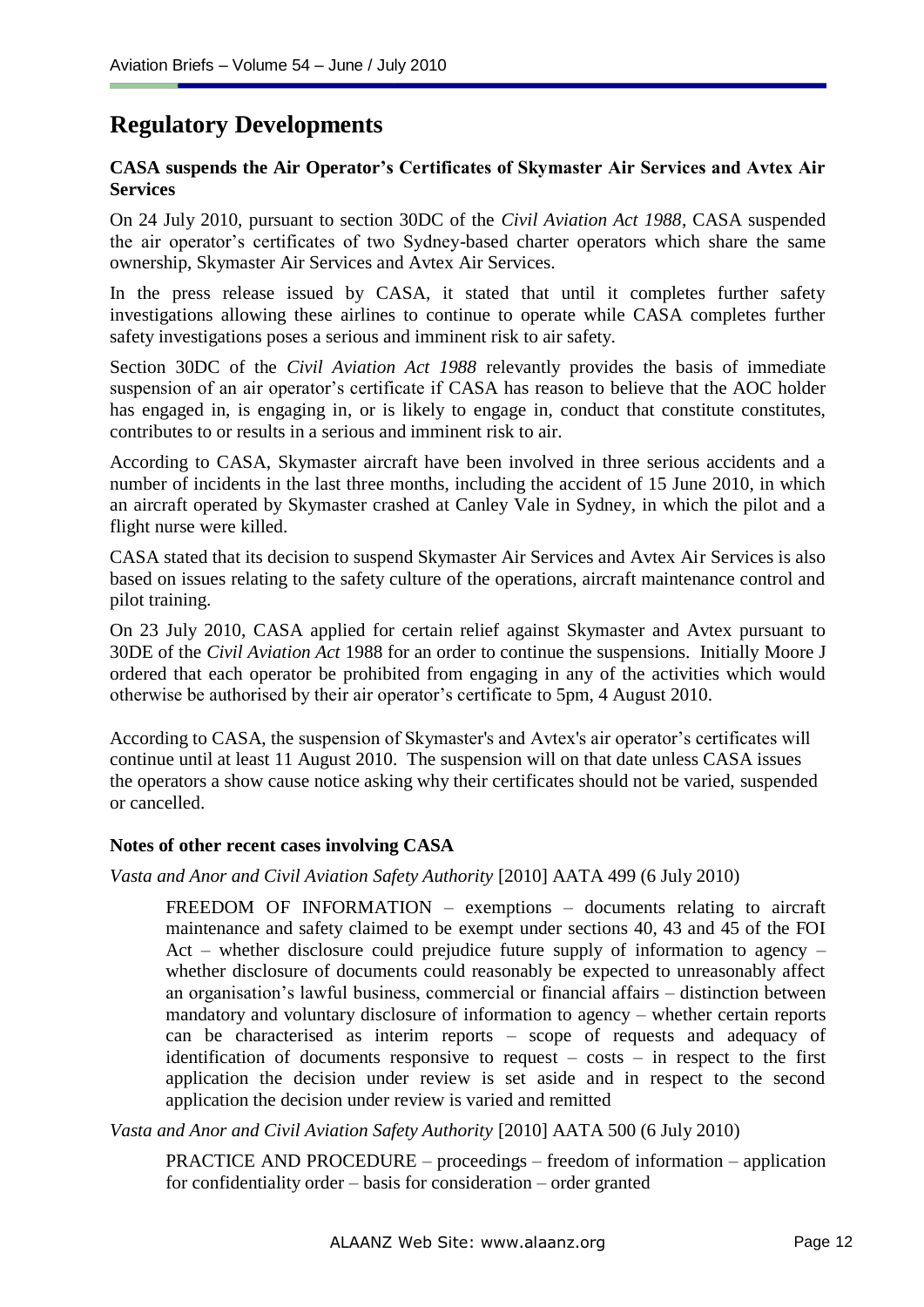#### *Ovens and Civil Aviation Safety Authority* [2010] AATA 481 (29 June 2010)

CIVIL AVIATION – Conditions for private pilot licence – Class 2 medical certificate under [Regulation 67.155](http://www.austlii.edu.au/au/legis/cth/consol_reg/casr1998333/s67.155.html) of the [Civil Aviation Safety](http://www.austlii.edu.au/au/legis/cth/consol_reg/casr1998333/) [Regulations 1998](http://www.austlii.edu.au/au/legis/cth/consol_reg/casr1998333/) (Cth) – Type 1 diabetic to fly with safety pilot – safety requirements under the [Civil Aviation Act](http://www.austlii.edu.au/au/legis/cth/consol_act/caa1988154/)  [1988](http://www.austlii.edu.au/au/legis/cth/consol_act/caa1988154/) (Cth) and associated regulations – Applicant diabetic over 50 years with progressive and irreversible symptoms – Civil Aviation Safety Authority "Protocol for Type 1 Diabetic Pilot Applicants" preferred over US Federal Aviation Authority Protocol – decision under review affirmed.

#### **Civil Aviation Authority of New Zealand suspends balloon operation**

On 9 July 2010, the Civil Aviation Authority of New Zealand issued Balloon Adventures Up, Up and Away Ltd, an operator of seven hot air balloons, with a Notice of Prohibition pursuant to section 21 of the *Civil Aviation Act* prohibiting it from operating with immediate effect and indefinitely. The CAA indicated that this action follows serious safety concerns discovered by its safety audit and spot check. In particular, the company was found to have breached several minimum safety standards and carried out unauthorised maintenance.

The CAA said that was the first occasion it had issued a notice under section 21 to prohibit an aviation company from operating. Usually, the CAA would suspend or cancel the relevant air operator"s certificate but hot air balloon operators are not required to obtain air operator"s certificates.

This position will soon change when the proposed new rule *Part 115 - Adventure Aviation* is introduced later this year. According to the relevant Notice of Proposed Rule Making, Part 115 will prescribe specific requirements for the issue of an Adventure Aviation Operator Certificate, the continuation of that certificate, and the operational requirements for the various categories of adventure aviation, including hot air balloons, microlights, warbirds, and tandem hang gliders and paragliders.

# **Transport Department News**

### *Airports Amendment Bill 2010*

On 26 June 2010, the *Airports Amendment Bill 2010* (the Bill) was introduced into Parliament to give effect to the airport planning and development policies outlined in the Australian Government"s National Aviation White Paper of 2009.

The Bill proposes to make the following amendments to the *Airports Act 1996*:

- Airport-lessee companies will be required to provide detailed information in relation to the first five years of the master plan including:
	- o a ground transport plan on the landside of the airport;
	- o the likely effect of the proposed developments set out in the master plans on employment at the airport and on the local and regional economy and community, including an analysis of how the proposed developments fit within the planning schemes for commercial and retail development in the area adjacent to the airport; and
	- o detailed information on the proposed use of precincts at the airport that are to be used for purposes not related to airport services.